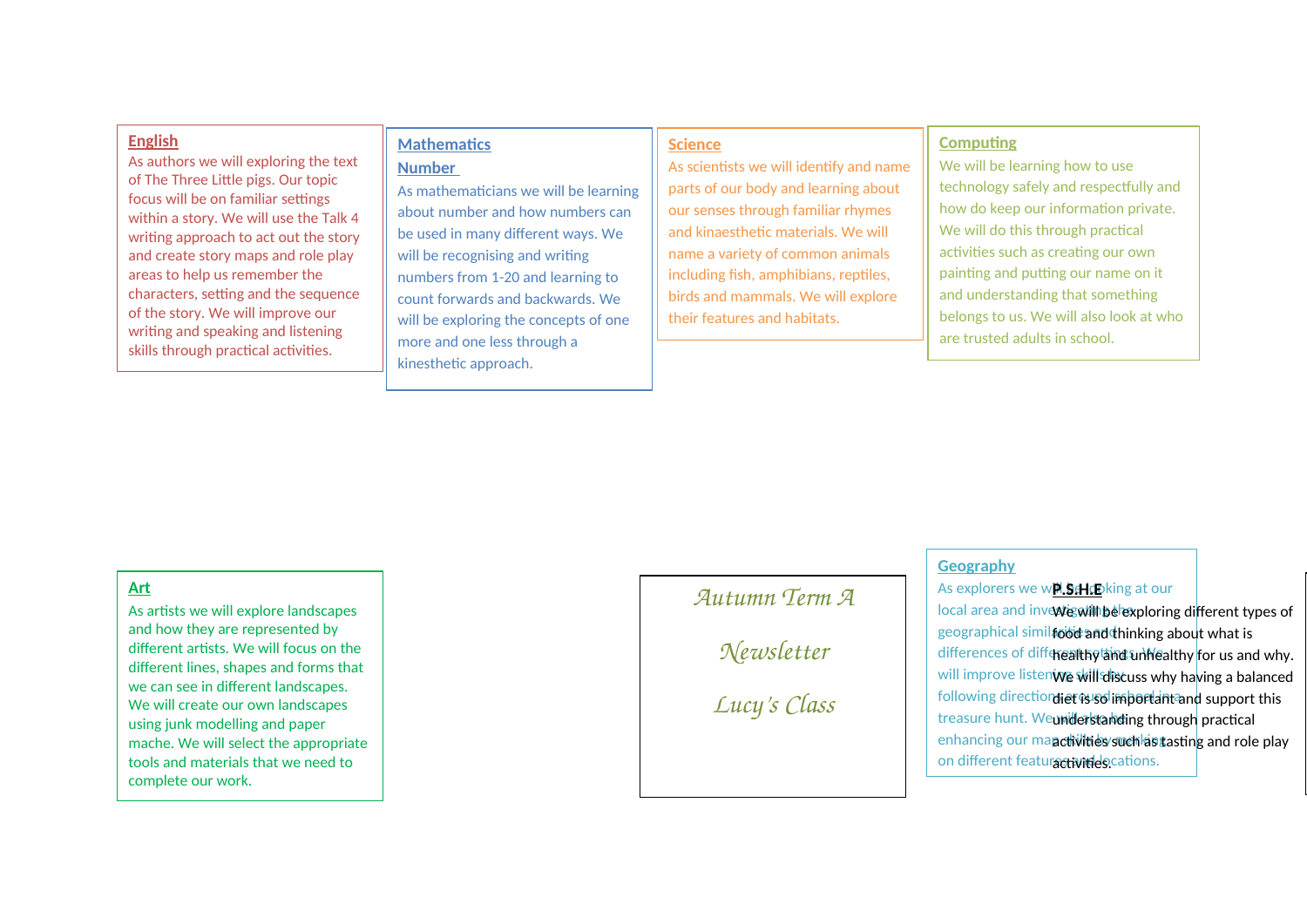#### **Religious Education**

As philosophers we will be learning about Christianity and what Christians believe about God. We will be relating this to our own lives by looking at who is in our family, our friends, pets, and the environment and exploring how we can show care and kindness to the special people in our lives.

#### **Physical Education**

As gymnasts we will learn to move confidently in a variety of different ways. We will be jumping, balancing and rolling to build up our skills week by week. By the end of the half term we will complete a dance sequence incorporating a variety of gymnastics movements both on the floor and on apparatus.

#### **Music**

As musicians we will be learning about pulse and rhythm through charanga. We will use percussion and our bodies to find the pulse and explore the pitch and tempo of the music. We will improve our singing and signing skills through learning new songs and eventually perform a group piece using both our voices and instruments.

#### **Social Communication**

In our topic 'this is me' we will develop of self-awareness skills through looking at features of ourselves, our family, our friends and our homes. We will use practical role play activities to enhance our social communication skills and use different jigsaw pieces to create a profile of ourselves.

#### **English.**

### **Suggested ideas: We follow the Read Write Inc programme of phonics and practising reading/blending the letter sounds on a regular basis will thoroughly support learning. https://ruthmiskin.com/en/find-out-**

#### **Maths.**

**Suggested ideas: Search for numbers in the environment such as door numbers and numbers on buses.** 

#### **Science.**

#### **Suggested ideas:**

**Go and visit a local farm (perhaps Jesmond Dene) and discuss what animals the children can see and the habitat the animal lives in. Allow the children to explore** 

#### **Computing.**

**Suggested ideas:**

**When the children are playing on a device (such as an iPad or computer) discuss the importance of keeping safe online and explain to them who they can talk to if**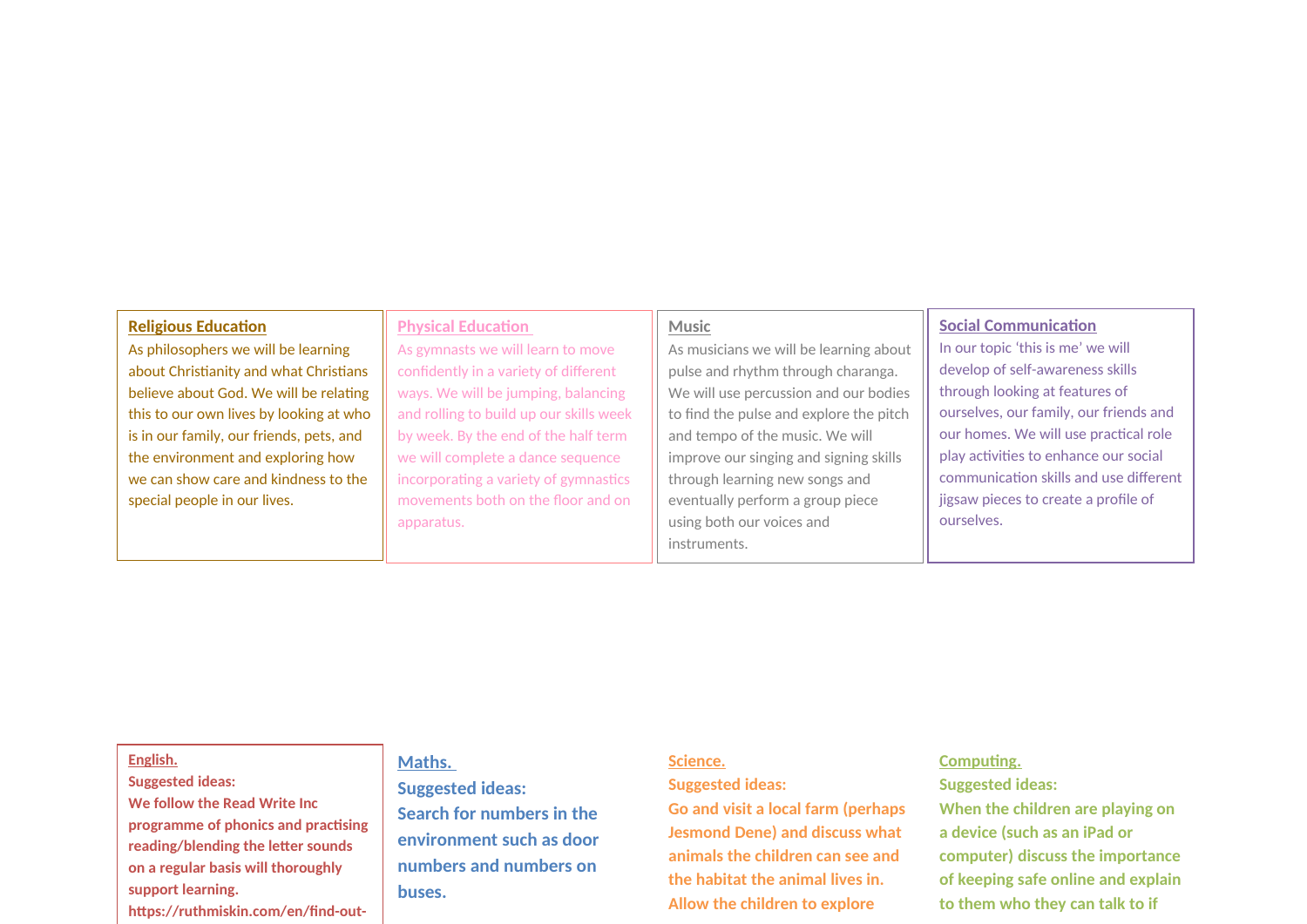#### **Geography**

**Suggested ideas: When on trips out with your child encourage them to use their 5 senses to discuss what they can see etc. Compare this to a different setting. What is the same? What is different?** 

#### **PSHE.**

#### **Suggested ideas:**

**Reinforce to your child how important it is for them to eat healthy, exercise and wash themselves. Encourage your child to eat fruit and vegetables and participate in exercise on a daily basis.** 

# *Home Learning*  $\frac{Art}{s_{ug}}$

## **Suggested ideas:**

**Whilst out with your child look at the landscapes around you. What colours can the children see? Allow the children to create their own landscapes using any spare recyclable materials that you have in the house.**